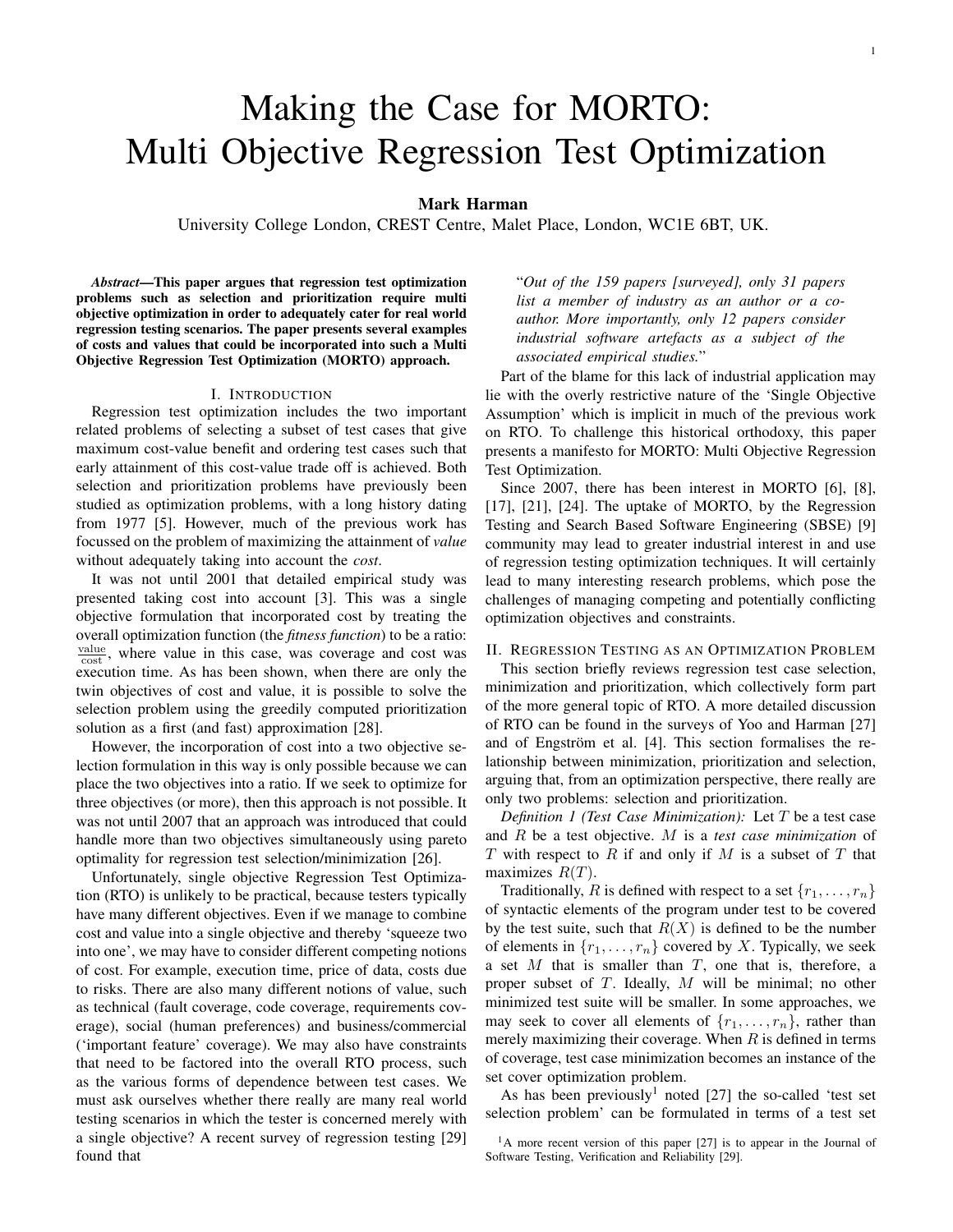minimization problem, so this too is an example of a minimal set cover optimization problem. More formally, Definition 2 defines the traditional test case selection problem in terms of Definition 1 of test case minimization.

Definition 2 (Test Case Selection): Let P' be a modified version of P and let T be a test suite. Let  $C_A$  be a function which takes a pair of programs and reports the set of program elements of the form  $A$  that are different in  $P'$  compared to  $P$ . In this context,  $A$  plays the role of test adequacy criterion, substituted by values such as <br/>branch adequacy> and  $\lt$  statement adequacy  $\gt$ . Let  $\mathcal{R}_A(X, P, P')$  be the number of elements of  $C_A(P, P')$  covered when  $P'$  is executed on X. A test set  $T'$  is an A-*adequate test case selection* of  $T$  with respect to  $(P, P')$  if and only if  $T'$  is a test case minimization with respect to  $\mathcal{R}_A(T', P, P')$ .

In the RTO literature, 'minimization' is typically taken to refer to the once-and-for-all elimination of 'redundant' test cases, while 'selection' is taken to refer to the temporary selection of test cases to be used on the next release of the system. However, these details are comparatively unimportant from an optimization point of view.

The definitions above are consistently named with the RTO literature. However, in terms of optimization there are simply selection problems and prioritization problems. In selection problems we choose elements from a set that best meet the optimization objectives, while in prioritization we seek to order a set so that elements meet the objectives better than those that follow them in the order. Hereinafter, we shall refer to both traditional minimization and traditional selection as 'Test Case Selection'; they are both selection problems from an optimization point of view.

*Definition 3 (Test Case Prioritization):* Let T be a test suite containing *n* elements and  $T' = \langle t'_1, \ldots, t'_n \rangle$  be a sequence on  $T$ . Let  $F$  be a function from test suite elements to some domain on which the relation ≥ imposes a total order.  $T'$  is a *test case prioritization* of  $T$  with respect to  $F$  if and only if  $\forall i.1 \leq i \leq n-1$ .  $F(t'_i) \geq F(t'_{i+1})$ . That is, F is monotonic over T.

These formalizations of Test Case Selection and Test Case Prioritization are based on the standard single objective formulations that can be found in the literature [1], [7], [15], [18], [19], [20]. Multi objective formulations can be defined in several ways, as is common with other work on multi objective SBSE [9]. A set of *n* objectives,  $\{f_1, \ldots, f_n\}$ , can be combined into a single weighted objective,  $WO(x) = w_1 \times$  $f_1(x) + \ldots + w_n \times f_n(x)$  for a set of weights  $\{w_1, \ldots, w_n\}$ . This is the simplest approach because  $WO$  can be used in place of  $R$  in Definition 1 or in place of  $F$  in Definition 3.

However, this 'weighted sum' approach is only applicable when a set of weights  $\{w_1, \ldots, w_n\}$  is available. Often, RTO scenarios have many objectives for which it is unclear what the appropriate values of weights should be. In order to define weights we need to be prepared to determine how much benefit can be sacrificed per unit reduction in cost. When costs and benefits are complex amalgamations of different goals and stakeholder wishes this will not be possible. Fortunately, where weights are not obvious we can use a pareto optimal approach to manage the tensions between our competing objectives [9].

#### III. OUTLINE OF A MORTO RESEARCH AGENDA

Regression testing objectives can be categorised into those which fall on the 'value' side (those to be maximized) and those which fall on the 'cost' side (those to be minimized). Of course, any minimization objective can usually be inverted to turn it into a maximization objective, but it is helpful to think of these as 'cost-' and 'value-' based objectives, since this establishes those that are most likely to be in tension.

For some objectives we have natural fitness functions derived from testing metrics [11]. There are also constraints that delimit the set of valid test cases. In search based optimization, it is possible to treat any constraint as also being an objective, so long as the degree to which the constraint is satisfied can be measured meaningfully. Where such a measurement is possible we can simply seek to minimise the degree to which the constraint is violated. This is only of use where the constraint is, to some extent a 'soft constraint'. Fortunately, such soft constraints are not uncommon, particularly for software testing, where the goal, rightly or wrongly, is often 'do the best we can with the resources available'.

In most realistic regression testing scenarios there will be at least one cost- and one value- based objective, though there may be many others (and also constraints to respected). As such, new and potentially interesting and important MORTO research challenges are to be found in almost any arbitrary combination of these sets of objectives, by choosing at least one from each of the cost and value categories.

## *A. Cost-based Objectives*

Execution Time: Execution time is a natural candidate for an RTO. It has already been studied widely in the literature, following the work of Elbaum et al. [3] on cost cognizant prioritization. It was also used as a secondary objective in prioritization by Walcott et al. [23]. It was also used in regression test selection by Yoo and Harman, who introduced the idea of pareto optimization as a way to balance competing constraints in Regression Testing [26]. Execution time is clearly a pressing concern for a regression tester, given the short build cycles within which they will typically have to perform the regression test activities. However, there are many other costs to be taken into account:

Data Access Costs: In some systems, where access to databases determines the coverage of the application under test, the population of the data base will significantly affect the effectiveness of testing. We shall prefer realistic test cases, rather than a 'mocked up' version of the data base, into which data may be systematically, but nonetheless synthetically added. Such synthetic data can lead to many false positives, because integrity constraints are not handled by the automated synthetic test generation algorithm. It can also lead to many false negatives. For example, awkward corner cases that humans tend to use may be missed, while the synthetic generator design may inherit the same (wrong) assumptions that undermine the implementation.

Unfortunately, real test cases can cost real money. There may be many costs involved in populating a database with either *realistic* data (the generation of which costs human time)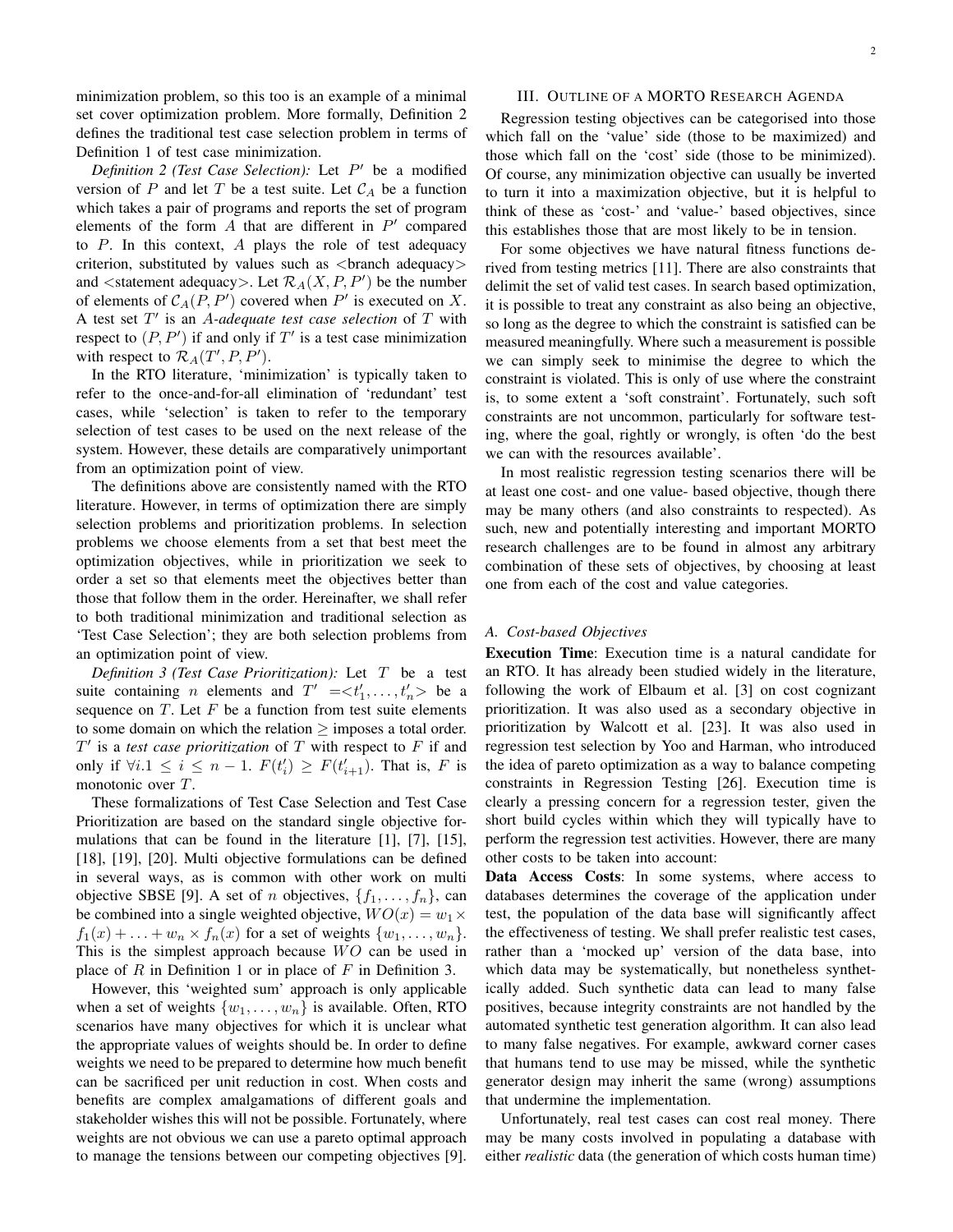3

or with *real* data (which has a monetary cost of access payable to the data provider). These cost minimization objectives may be balanced against other cost drivers, such as execution time, using a MORTO testing approach. MORTO will allow the regression tester to select and order their regression tests so that all forms of cost are minimized. Without MORTO, one cost may be unacceptably high, even though another is minimized, leading to the decision maker rejecting both the solutions and the approach that suggests them.

Third party Costs: Some systems interact with third parties, creating significant testing costs. For example, when testing service oriented systems [2], there may be a price for accessing the systems of a third party. However, without such third party service access, it may not be possible to test the system fully. In these scenarios the tester will wish to minimize third party costs while maximising value.

Technical Resources Costs: Some systems, such as embedded systems, are tightly coupled with their environment. These systems may consume resources that have a non-trivial cost. However, testing *in situ* or on a test rig may be required in order to run certain regression tests. The tester will want to reduce the consumption of such resources, while testing the system as fully as possible.

Setup Costs: In complex systems there may be set up costs associated with certain test cases. For instance, the test case may require devices, services, files and other aspects of the overall system to be configured in a particular way before the test can be executed. The execution of the test case itself may take negligible time. However, the set up costs for the test case may be significant in time and other costs. Such set up costs may also introduce dependencies, leading to an interaction between objectives and constraints.

Simulation Costs: Some systems are so expensive to test that a simulation is required. This is common in the automotive industry, for example, where automated testing and search based test data generation have been used [12], [25]. In these situations, the effort of developing or deploying a simulation of the real system behaviour may constitute a significant cost to be borne during testing. Where such costs can be estimated, then they can also form an objective for minimization.

## *B. Value-based Objectives*

Code Based Coverage: There are many code-based aspects to be covered in testing, such as statement, branch and mutation coverage. These have been widely studied from the outset, with some penetration into industrial use [29]. As the literature develops, additional code-based features will emerge for which regression testing may seek coverage. Novel languages and programming paradigms will lead to their own regression testing coverage goals. All of these goals reflect the positive aims of RTO; those things that the tester seeks to maximize because they offer potential benefit. Most MORTO approaches are likely to include one such objective, if only for historical compatibility.

Non-Code-Based Coverage: Compared to code-based coverage, non-code-based objectives have been less thoroughly studied in the RTO literature, though there has been work on prioritization using system models [13], [14], [16] and requirements [22]. As models are increasingly used in Software Engineering they will come to represent the system ever more faithfully. It has been argued that all such descriptions will increasingly adopt the characteristics of source code according to the 'law of tendency towards executability' [10]. This migration towards executable models and specifications is likely to create additional coverage-based objectives.

Fault Model Sensitive: A regression testing approach should be sensitive to a fault model. If it is known that certain faults are likely, then this can be incorporated into RTO so that those tests that reveal more likely categories of faults are more likely to be selected or prioritized.

Fault History Sensitive: One particular kind of fault model is a fault history. There is no guarantee that past fault revelation confers an on-going value to test cases. Nevertheless, such previously fault-revealing test cases may be regarded as 'proven performers'. As a result, the inclusion of historical fault sensitivity into RTO may be important. Indeed, it has formed an objective in previous work [26].

Human Sensitive: Most testing scenarios involve sociological and subjective issues. The tester, manager and customer are all important stakeholders, each with their own opinions on testing priorities. These preferences may be hard to quantify, but their successful incorporation will certainly prove to be an important determinant of acceptance. Previous work has demonstrated that these 'human' issues, though subjective, can be accounted for in regression test proiroitization [30].

Business Sensitive: As well as the sociological (and highly subjective) factors, there are also more quantifiable business objectives. These may favour test cases according to their ability to test features that are directly related to revenue generation or target-market acquisition. As all testers know: not all features are equal.

## *C. MORTO Optimization Constraints*

Precedence: Some test cases have to be performed before others because they establish a system state in which the subsequent test cases become possible, or for which these later tests perform better in some way. We may treat this as an objective where the constraint is soft, seeking to respect constraints where possible. In other situations these constraints may be 'hard constraints' that must be satisfied by the test process because subsequent tests simply will not apply unless the previous test cases have been executed.

Conjunction Constraint: Tests may be conjoined such that executing one, entails executing another. Such constraints may be soft (it is *advantageous* to the tester to test these two together) or hard (these two *must* be executed together).

Exclusivity Constraint: Two tests may be mutually exclusive. For instance, if one test completely exhausts a resource that is required by another, then these two tests cannot both be performed. Once again, these constraints may be soft or hard, but where they are present, the RTO process must take them into account. Otherwise, the test case selection and prioritization results produced by RTO may not be viable.

Dependence Constraint: Inclusion of one test may affect the cost of another. For instance, if we undertake the work required by a complex set up process for a certain test case, the same